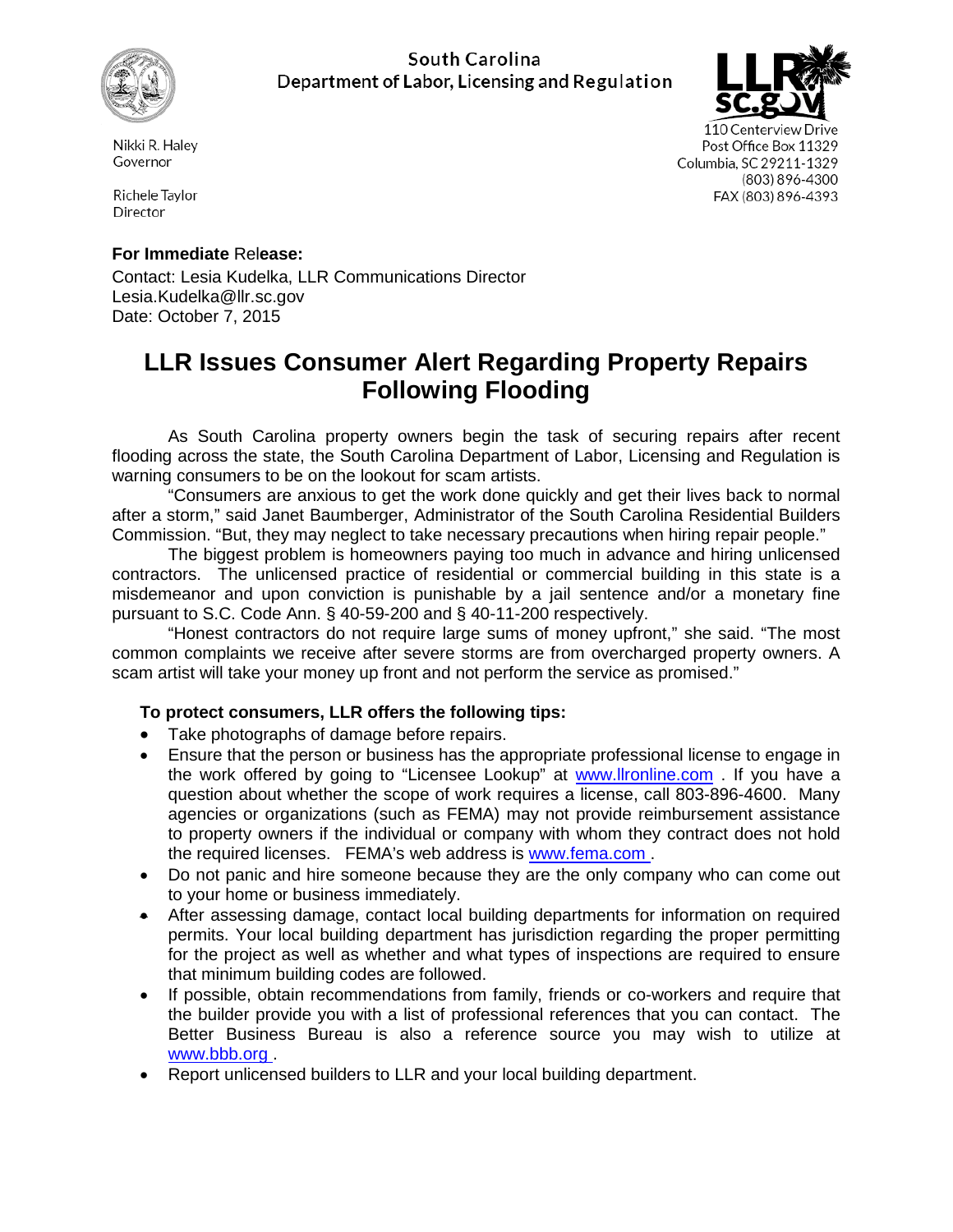#### **Before work begins on your property, keep these tips in mind:**

- Hire only state licensed, registered and insured contractors. Additionally, depending on the scope of work being performed, residential builders and specialty contractors in this state are required to have a bond on file with the Residential Builders Commission. Anyone doing construction work must be licensed or registered by LLR. In natural disasters, LLR will offer an "Emergency Construction Registration" to out-of-state licensed contractors that is valid only during the state of emergency.
- Don't pay money upfront. Wait until the work is done and you have carefully inspected it.
- Ask for a Photo ID and their S.C. license or Emergency Construction Registration. Write down the information and keep it in a safe place. There is no good excuse for not showing a S.C. license or registration card.
- Verify that there is no cost for an estimate before letting anyone into your home or business. View the area with the contractor and take notes.
- Don't rely on verbal promises. If possible, get more than one estimate. Make sure price comparisons are for the same procedures and materials.
- Beware of any contractor who solicits business saying he "has material left over from another job in the area and can give you a real good price." This is a sign you may be dealing with an unlicensed contractor or scam artist.
- Make temporary repairs to correct safety hazards. However, be wary of contractors who encourage you to spend a lot of money on temporary repairs – make sure you have enough money for permanent repairs.
- Take your time signing a contract. Don't automatically select the lowest bidder, and make sure you fully understand any price variations.
- Require receipts for any payments made and retain those receipts for your records.

#### **Remember to obtain a signed copy of the contract. A property improvement contract must include:**

- Builder's name, address and S.C. license number or Emergency Construction Registration number issued by the LLR.
- Approximate starting and finishing dates.
- Work to be done and materials to be used.
- Cost and terms of payment.

#### **While the work is being completed, consumers should:**

- Call the local building inspector to make sure the repairs meet applicable minimum building codes.
- Inspect the job carefully to make sure the contractor is performing the work according to the contract agreement. If the work is not done correctly, do not pay until it is.
- Never pay cash. If possible, pay by credit card or check. Monitor your credit card activity for any suspicious or unauthorized transactions.
- If paying by check, make sure the check is written to the company, not to the individual making the repairs.

#### **Who Should be Licensed for Repairs:**

The Residential Builder's Commission licenses all residential builders, electricians, HVAC, and plumbing specialty contractors, and registers all specialty contractors in the state. Examples of specialty contractors are roofers, floor covering installers, insulation/dry wall installers, painters, masons, etc.